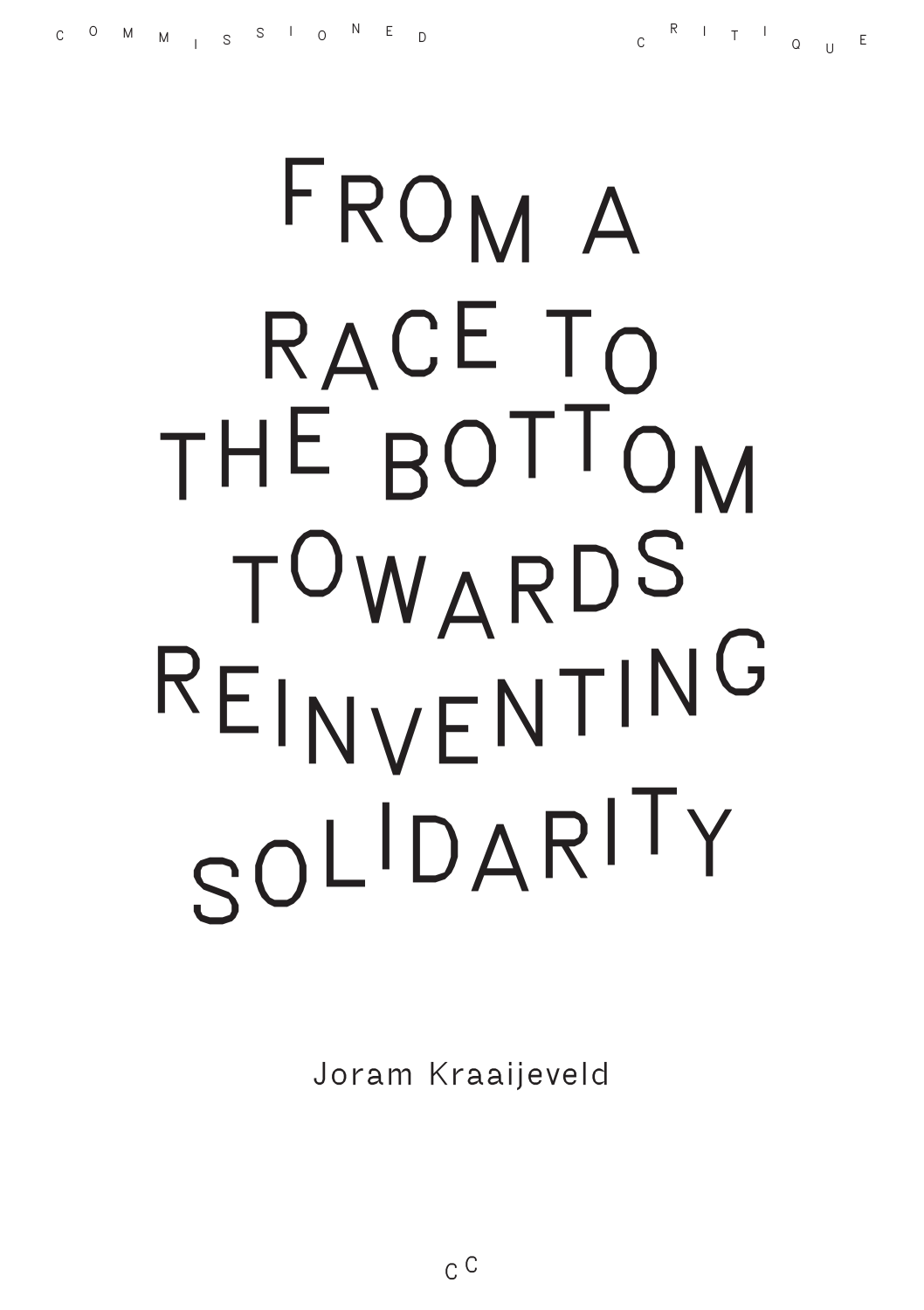*1* **The Gerrit Rietveld Academie offers preparatory trajectories and bachelor and master programmes in the arts and design. The Sandberg Instituut is the Master programme of the Gerrit Rietveld Academie. For the various educational components of the Academy different names are in use, which might be confusing. In this text, I refer to the Gerrit Rietveld Academie or Academy to refer to the whole institution, the Sandberg (Instituut) to refer to the Master programme, and the Rietveld to refer to the Bachelor programme.**

As a teacher with a permanent contract at the Gerrit Rietveld Academie *<sup>1</sup>* , I struggle to create solidarity with my freelance colleagues. On the one hand, I sympathize with my freelance colleagues who are in a precarious position, are paid less, and lack the security of contracts defined by collective labour agreements. On the other, I feel the very existence of these positions outside the collective agreements weaken solidarity structures because they lead to a deterioration of labour conditions.*<sup>2</sup>*

This paradox created by the sharp difference in regulation between working relationships – permanent employ-

ment contracts versus freelance contracts – influences my teaching position. What if the institution demands the same commitment from freelancers as contracted teachers – does this mean that my freelance colleague

*2* **This seems to be a paradox between a loosely-defined understanding of solidarity as emotional interrelationships (sympathy, compassion) and a more strictly defined understanding of solidarity as a principle in organizing socio-economic life (normative value). In the case with my freelance colleagues, the paradox lies in the fact that although they undermine my position, I still have empathy for them.** 

*3* **Labour conditions in the arts are discussed extensively, ever since the SER/RvC memo 'Verkenning Arbeidsmarkt culturele sector' in 2016 claimed that the position of workers in the cultural sector in the Netherlands is worrying. As a response, the sector has been developing instruments to improve the labour conditions of art workers such as the Fair Practice Code and the guideline for artists' fees. The latter was welcomed by Mariëtte Hamer, chair of the SER, with the encouraging words that the cultural sector has taken matters into its own hands and has set an example for other sectors. I have always found this supportive comment bittersweet, as these instruments created by the sector were made out of necessity, as labour conditions in the arts could not be much poorer and the number of unprotected freelancers in this sector could not be much higher. The laws, regulations, and in particular the budget cuts implemented by the government created the urgent need to respond collectively to the alarming situation of** 

**cultural workers.** 

is being exploited? Or, should I take extra work during assessment weeks since I have a better-paid and more secure position? In what way could solidarity be a response to this paradox?

To answer these questions, a better understanding of the dynamics of labour conditions at art academies in the Netherlands in general, and the Gerrit Rietveld Academie in particular, is needed. With this essay, I will try to map out the different layers – national, institutional, departmental and personal – which affect labour conditions.*<sup>3</sup>* I will begin by describing my involvement in labour conditions at the Gerrit Rietveld Academie, continue with a national perspective on flexwork, and reflect on the labour conditions at the Sandberg Instituut. In the conclusion I propose steps for the Academy to take which will create fair labour conditions, making solidarity amongst art educators more viable.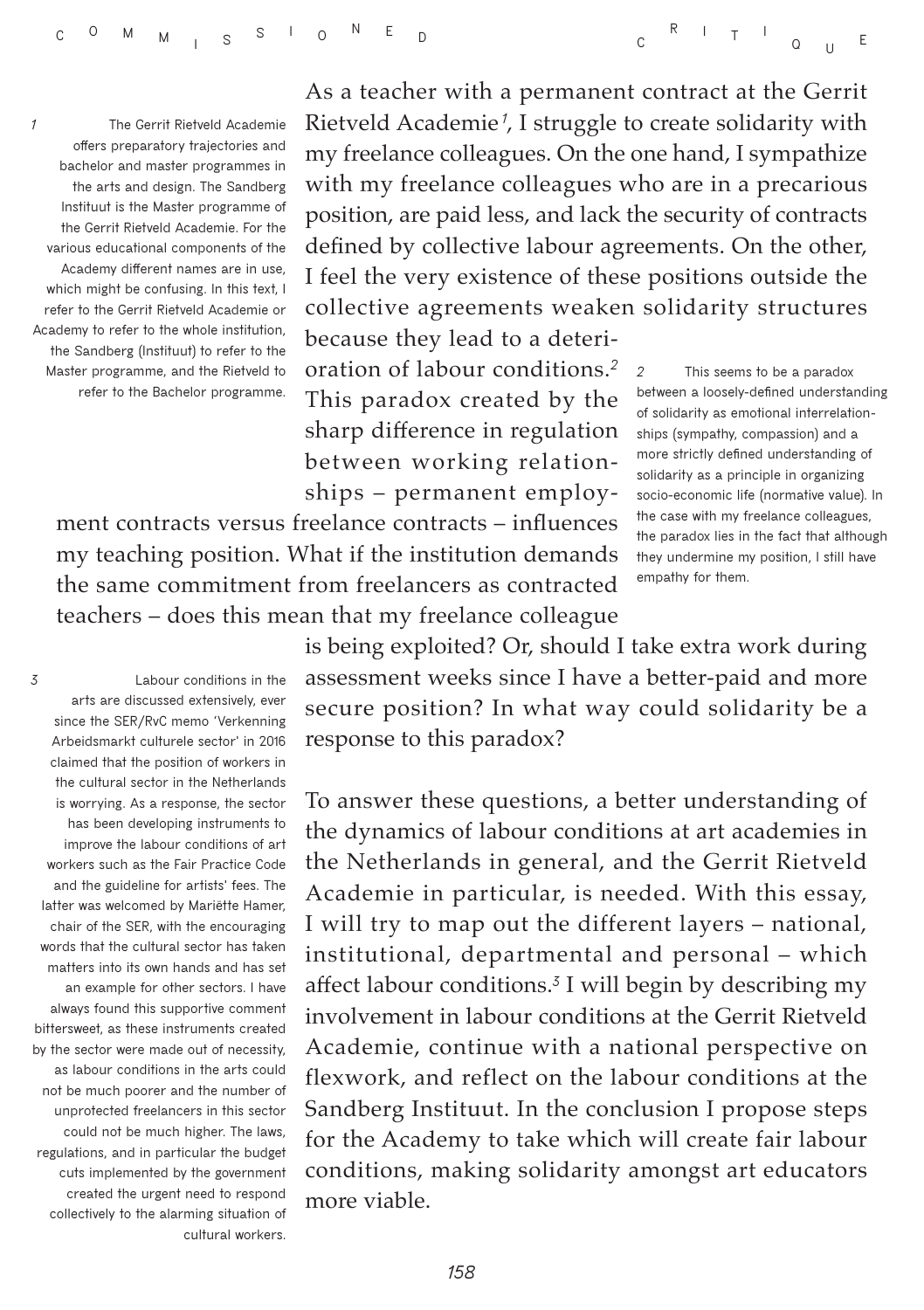## **TRANSPARENCY O N PERSONAL INVOLVEMENT**

I have been working for the Academy since 2011 as a theory teacher. Since 2015, I have a permanent contract of 0,1724 fte, regulated by the collective labour agreement. This less-than-a-working-day permanent contract gives me minimal stability, as I am entitled to social benefits (various forms of leave and insurance) and pension for these  $+/- 6.5$  hours a week. My contract also connects me to other teachers and workers in the Netherlands who also have a contract. Together with all these workers, I participate in nationwide structures organized or controlled by the state and social partners to safeguard our social security. Those who have a (temporary or permanent) contract in the Netherlands are

*4* **However, there are different ways that teachers could influence their labour conditions. Members of labour unions can participate in negotiations. Members of the Participation Council can participate in forming employment policy.** 

not able to opt out or pick and choose their social benefits.*<sup>4</sup>* Nevertheless, the various parties – labour unions, employers, politicians, and policy makers – involved have built these social arrangements on principles of solidarity, in the sense that all workers with a contract are compelled to 'stand in for each other'.

Workers with a labour contract might see social security as an obligation or individual right because of its compulsory nature. It is important to emphasize that social benefits are solidarity networks, and counter the neoliberal framework that promotes individual freedom to divide and individualize workers. Moreover, a better understanding of solidarity is needed to facilitate rethinking these structures. Political philosopher Rahel Jaeggi distinguishes solidarity from friendship, coalition and

community, as solidarity is not based on compassion, loyalty or kinship.*<sup>5</sup>* Jaeggi states that solidarity does not involve intimacy, family or charity. Solidarity is not a natural, hierarchical, strategic, or unequal relationship

*5* **Rahel Jaeggi, 'Solidarity and Indifference', in: R. Termeulen and R. Houtepen (ed.),** *Solidarity and Care in the European Union***, Dordrecht: Kluwer, 2001, p. 289**

but rather chosen, symmetrical, and reciprocal relationship. Importantly, the reciprocity of solidarity relations is not a simple exchange: you don't give a little and take a little. Solidarity means cooperation with a deeper commitment than is necessary for self-interested needs or goals. As there is no clear and free choice

*6* **For a further explanation about the passive and active forms of solidarity, please see my text 'Reinventing Solidarity' at: https://studiumgenerale. artez.nl/nl/studies/a+sense+of+belonging/solidariteit+heruitvinden+reinventing+solidarity/.**  involved in social benefits, I view them as passive solidarity structures.*<sup>6</sup>*

As well as teaching, I work as a freelancer in the arts. Despite my permanent contract, I am responsible for my financial security, including planning for any unforeseen illness and saving for my eventual retirement.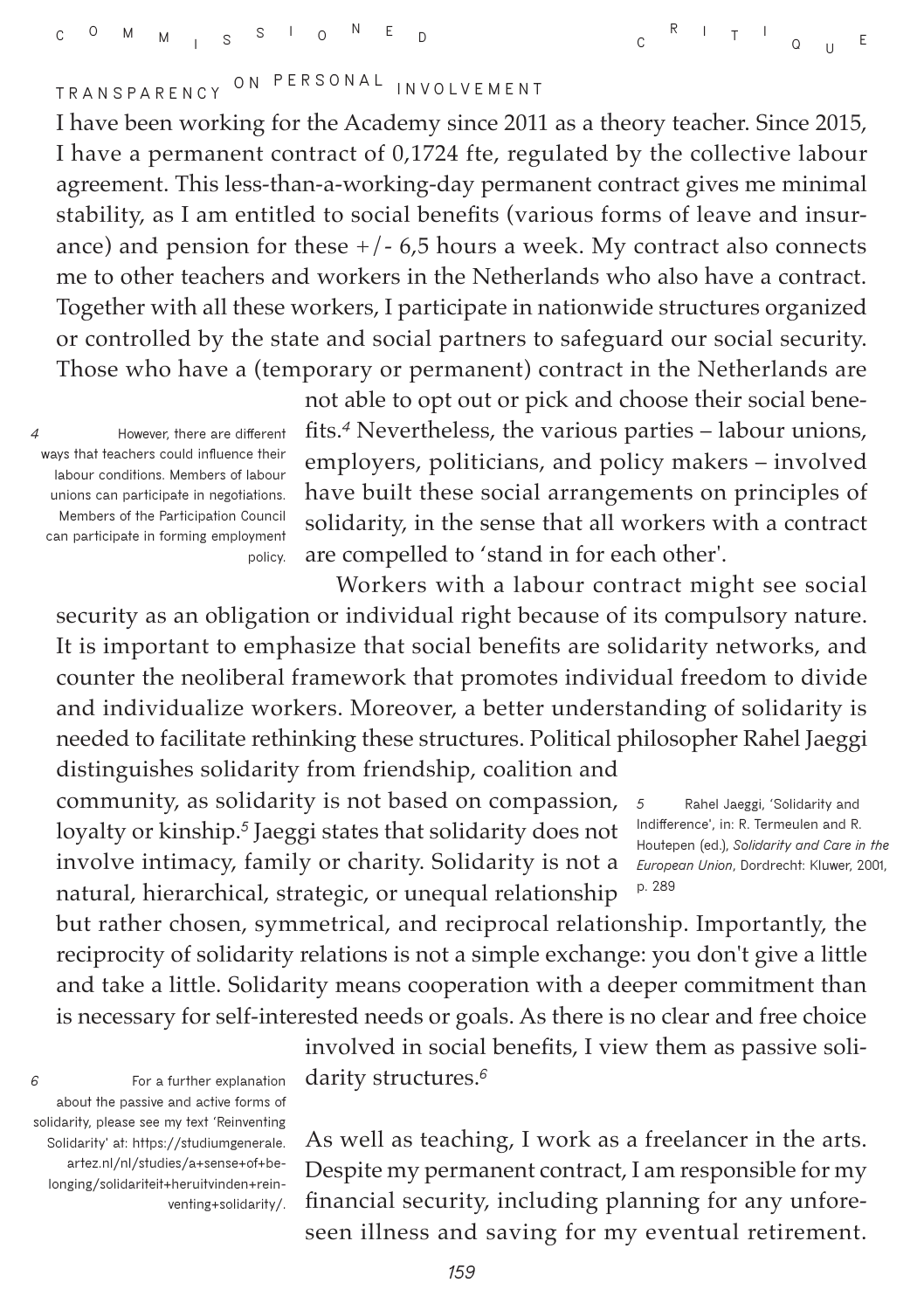That is why I am putting money aside at a freelance pension company. The government and social partners reached an agreement – 'Pensioenakkoord' – in

*7* **Two examples of such companies are Bright Pensioen and ZZP Pensioen. See brightpensioen.nl and zzppensioen.nl**

June 2019, including an insurance facility/obligation for self-employed workers. Still, implementation is delayed.*<sup>7</sup>* Several insurance companies exclude art workers from disability insur-

ance, and those that are available are very expensive.*<sup>8</sup>* Freelance art workers are then compelled to seek other ways to obtain financial security.

*9* **A Broodfonds is set up by a group of 30-50 freelancers who support each other with a financial donation if a member is unable to work due to illness, for a maximum of two years. There are 28.000 freelancers in 622 Broodfondsen in The Netherlands. See www.Broodfonds.nl**

Together with 30 other freelance cultural workers, I established Broodfonds Sociale Dienst in November 2019.*<sup>9</sup>* I can choose freely and opt-out from this Broodfonds, in which members directly 'stand in for each other'. The difference with disability insurance is that

Broodfonds-members receive donations from a chosen circle of co-workers instead of social benefits from anonymous workers distributed through regulated state institutions. Members of a Broodfonds have committed to a form of cooperation deeper than is necessary for *8* **Many insurance companies make artists or cultural workers ineligible for disability insurance. When you fill in the profession of visual artist in the calculator of insurance company Allianz, it reads: "Allianz kan dit beroep helaas niet verzekeren". https://aov.allianz. nl/ With other insurance companies, the monthly premium is too expensive to afford for an artist with an average income. For instance, at Centraal Beheer a visual artist will need to pay €297 per month for disability insurance of €18.000 a year. Nevertheless, the Minister of Social Affairs stated on 17 June 2020 that disability insurance will become obligatory, which raises questions about who is responsible for offering fair and affordable disability insurance. In a letter to the Parliament of 20 December 2020, the Minister of Social Affairs stated that it would take longer than expected to create an insurance obligation.** 

**<sup>R</sup> <sup>I</sup> <sup>T</sup> <sup>I</sup>**

**<sup>Q</sup> <sup>U</sup> <sup>E</sup>**

self-interested needs or goals. They won't know if and when somebody will get ill, while all members pay monthly contributions and participate in meetings to decide collectively on matters. I would argue that the Broodfonds is an active solidarity structure.

Our Broodfonds was made possible with the help of a staff member at Sandberg, who hosted our meetings and established connections between freelancers working for the institution as a teacher or coordinator. This involvement raises questions and is uncomfortable. There is a strict legal obligation to pay and take responsibility for re-integration for employees, and no such obligation for freelancers. If there is institutional responsibility, is it to help freelancers help each other or provide the correct contract? In late 2020, our Broodfonds made the first insurance payment to a person (who, coincidentally, has been working for the Sandberg). As agreed with the membership, I have been donating  $\epsilon$ 21,66 every month. Since I am a board member of the Broodfonds, I also have monthly conversations with this person to discuss the level of recovery or need for support. On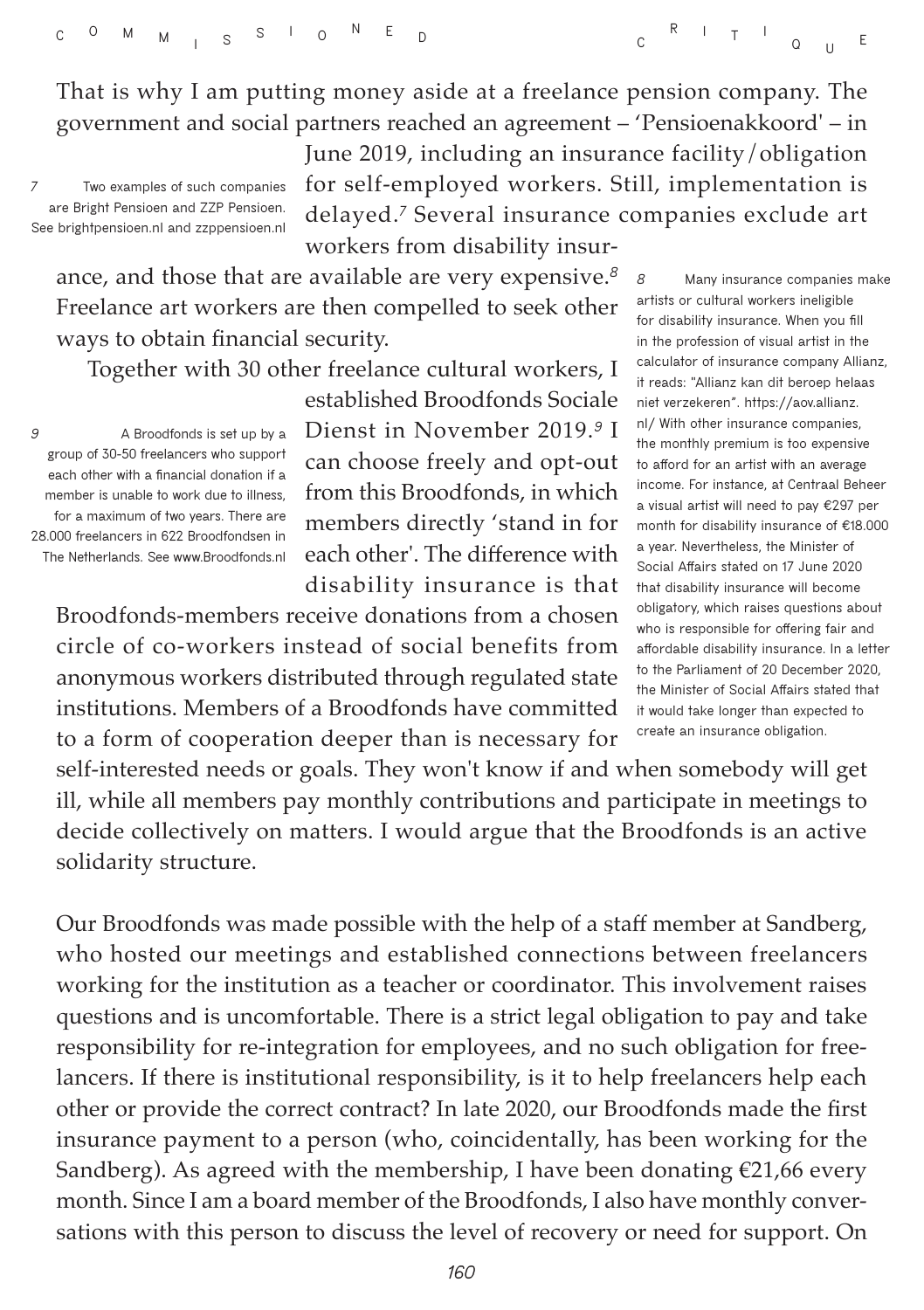average, I spend four hours per month administrating the Broodfonds.

It's my free choice to join a Broodfonds and it's great that my colleague is receiving support. Yet, it's questionable whether the active solidarity structure would be necessary if the passive solidarity structure was available to all. From a critical perspective, I am donating and doing unpaid work the Academy outsources because the institution is not taking its responsibility as an employer; I should not also have the role of support buddy, as a company doctor should

*10* **a . At this point, it is interesting to connect the labour conditions of art educators to the financial situation of the Academy. The budget of 2021 shows that the Academy is paying roughly the same to freelancers (€ 1.928.400) as it is paying only for the social charges and pensions for the people who have a contract (€ 2.067.000, which is 28,49% of the €7.254.000 for salaries). Although more information is needed to compare these numbers, two interesting facts can be observed. Firstly, there is a surcharge of almost 30% on the salaries to pay for the social charges and pensions for employed personnel. Secondly, roughly 17% of the budget spent on labour (including social charges and pensions) concerns freelance labour. b. As a note, it is also interesting that the Participation Council has advised the Executive Board "to make clear which functions can be fulfilled freelance and which need to be done within a contract". From autumn 2021, a new employment policy will be implemented step-by-step. Perhaps, my freelance colleagues will receive a contract in the future. In that case, our Broodfonds might need to look for other members.** see my colleague; it should not be me who donates from my modest income, as my colleague should receive sick leave.*<sup>10</sup>* On top of that, if the Broodfonds proves successful in improving the situation of precarious freelancers, it might also be used as a legitimization to reduce supports for workers in the Netherlands further.

## **SLOW DECAY**

Writing about the position of flex-workers in higher education in the Netherlands comes close to opening Pandora's box, in which you find contentious political discussions concerning labour, education, taxation, social security, and the welfare state. To understand the working conditions in art academies in the Netherlands in 2021, two key developments which unfolded over the last three decades are important to examine. The first development is the enormous increase of flexible labour in the economy in general. For example, allowing payroll companies to act as intermediaries has created almost 3 million flex-workers in the Netherlands (50% more in comparison with 2003 / 32% of the workforce)

in addition to the 1,1 million freelancers active in 2020.*<sup>11</sup>* The second development is the decentralization of labour conditions within educational institutions. I will shortly explain how both reinforce each other and influence teachers' labour conditions.

*11* **'Hoeveel flexwerkers zijn er?', CBS (Centraal Bureau voor de Statistiek). Accessed through: https:// www.cbs.nl/nl-nl/faq/flexwerk/ hoeveel-flexwerkers-zijn-er-.**

The 'Flex-agreement' made in 1996 was key to the increase in temporary contracts. Trade unions, employers, and the HR-service industry wanted to do something to prevent the unemployment of the 1980s due to the 'densely regulated' labour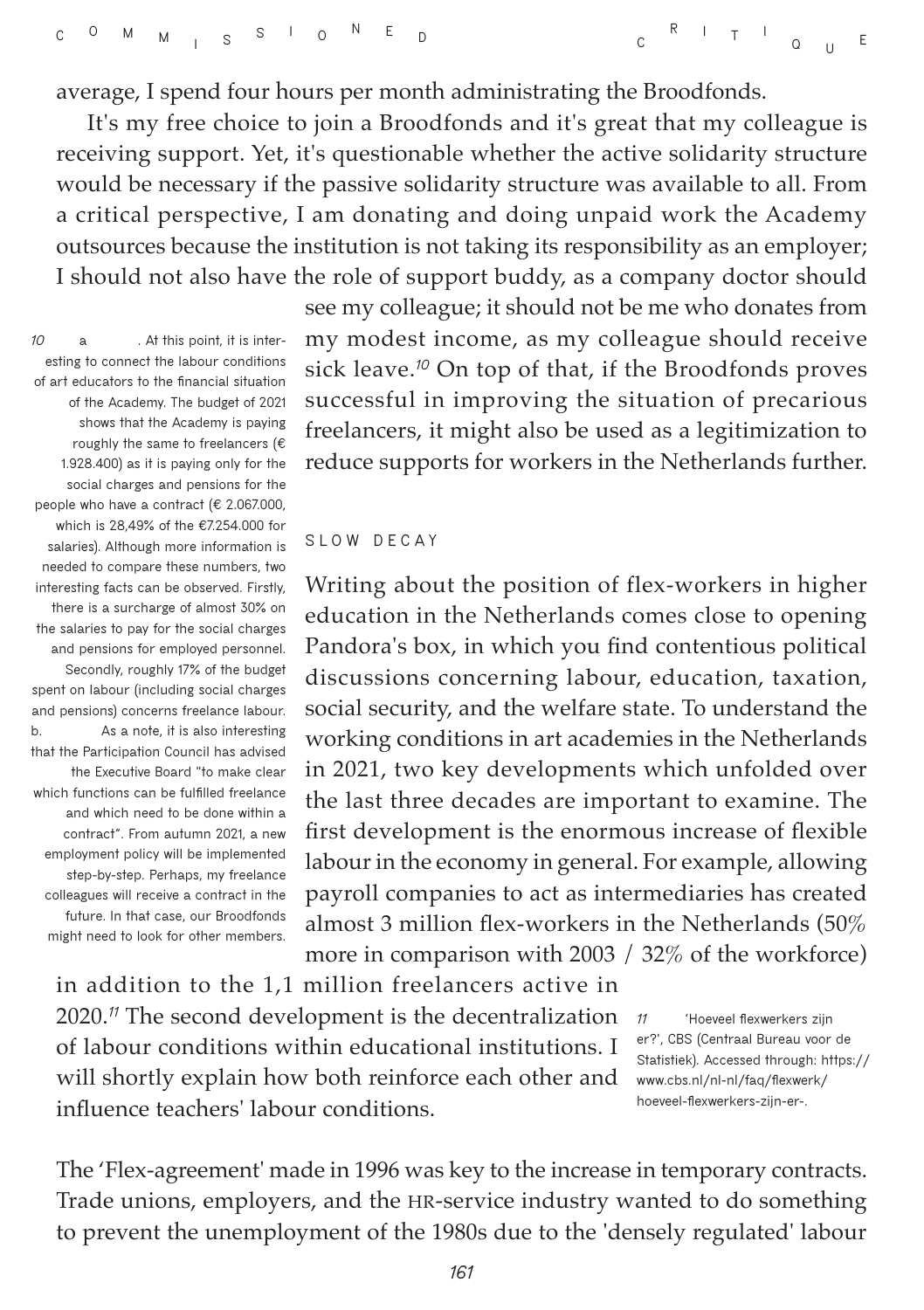**<sup>C</sup> <sup>O</sup> <sup>M</sup> <sup>M</sup> <sup>I</sup> <sup>S</sup> <sup>S</sup> <sup>I</sup> <sup>O</sup> <sup>N</sup> <sup>E</sup> <sup>D</sup>         <sup>C</sup>**

**<sup>R</sup> <sup>I</sup> <sup>T</sup> <sup>I</sup> <sup>Q</sup> <sup>U</sup> <sup>E</sup>**

market. At the same time, they wished to control the growth of flexible labour and create a form of social security for flexible workers.*<sup>12</sup>*

They agreed on a trade-off: staff with permanent contracts would have more flexibility and less security,

*13* **The Flex-agreement aimed to put an end to chains of temporary contracts. In 1996, this could not last longer than one year. Employers circumvented this by employing someone for eleven months with one-month intervals. The labour unions wanted to end this, but employers demanded more flexibility in exchange. The labour unions gave in: an employer was allowed to offer three consecutive contracts before someone had to be permanently employed.** 

and flexible staff would have less flexibility and more security.*<sup>13</sup>* Under Minister of Social Affairs Ad Melkert (PvdA), this agreement was integrated in the Flexibility and Security Act. This act normalized temporary contracts and changed the Dutch labour market.

*12 Flex-agreement* **is the Flexakkoord. The Flexibility and Security Act is the Wet Flexibiliteit en zekerheid. "In 1996 kwam het Flexakkoord (ook wel 'Akkoord van Haarlem' of 'keukentafelakkoord' genoemd) tot stand. Dit sociaal akkoord in de vorm van een unaniem advies van de sociale partners legde de basis voor de in 1999 in werking getreden Wet Flexibiliteit en zekerheid. Hierdoor kreeg zittend personeel te maken met meer flexibiliteit en minder zekerheid, en flexibel personeel met minder flexibiliteit en meer zekerheid." Accessed through: https://www.parlement.com/id/ vh8lnhrqszxz/het\_flexakkoord\_van\_1996.**

This act from the 1990s still defines why academies dismiss teachers for six months after three consecutive contract periods.*<sup>14</sup>* The employer also has the option to offer a permanent contract after the allowed maximum of temporary contracts. However, it is attractive to hire someone else on a flexible basis, from a management perspective. This perspective does not consider the possible negative consequences for education or individuals involved. Occasionally, the flexible nature of the workforce in education is presented as attractive or

**social security in art academies demand that we rethink the relationships between employment policy and pedagogy. See, for instance: https://www.metropolism. com/nl/opinion/42467\_het\_ligt\_niet\_aan\_ jou\_hoe\_academies\_onveiligheid\_laten\_ voortbestaan.**

necessary for educational inno-15 However, recent studies in light of vation.<sup>15</sup> Flexibility was a major markt~b8456013/ goal in the strategic agenda for art academies, see the KUO NEXT agenda 2016-2020.*<sup>16</sup>* Flexibility allows the educational programme to be fed by artistic

*14* **Under certain conditions, the Collective Labour Agreement HBO allowed for an exception to the rule of a maximum of three consecutive temporary contracts and four consecutive periods: for example when an employee is teaching alongside an independent professional practice as an artist for less then 0,4 fte. Recent advice (3 June 2021) of the social partners (labour unions and employees) to the SER about he labour market stated that the exceptions in CLAs will disappear. See: https://www. trouw.nl/economie/vakbonden-en-werkgevers-eens-over-hervorming-arbeids-**

*16* **https://www.vereniginghogescholen.nl/kennisbank/sectoren/ artikelen/kuo-next-agenda-2016-2020-vierde-voortgangsrapportage**

practices outside of the Academy. In many art academies in the Netherlands, having a prominent career in the arts has been a more impor-

tant requirement for teaching positions than pedagogical skills or degrees.

The growth of freelancers is the second explanation for the massive flexibilization of the workforce. In 1986, the Lubbers Administration (CDA) introduced the working relationship declaration (VAR), which allowed workers to work without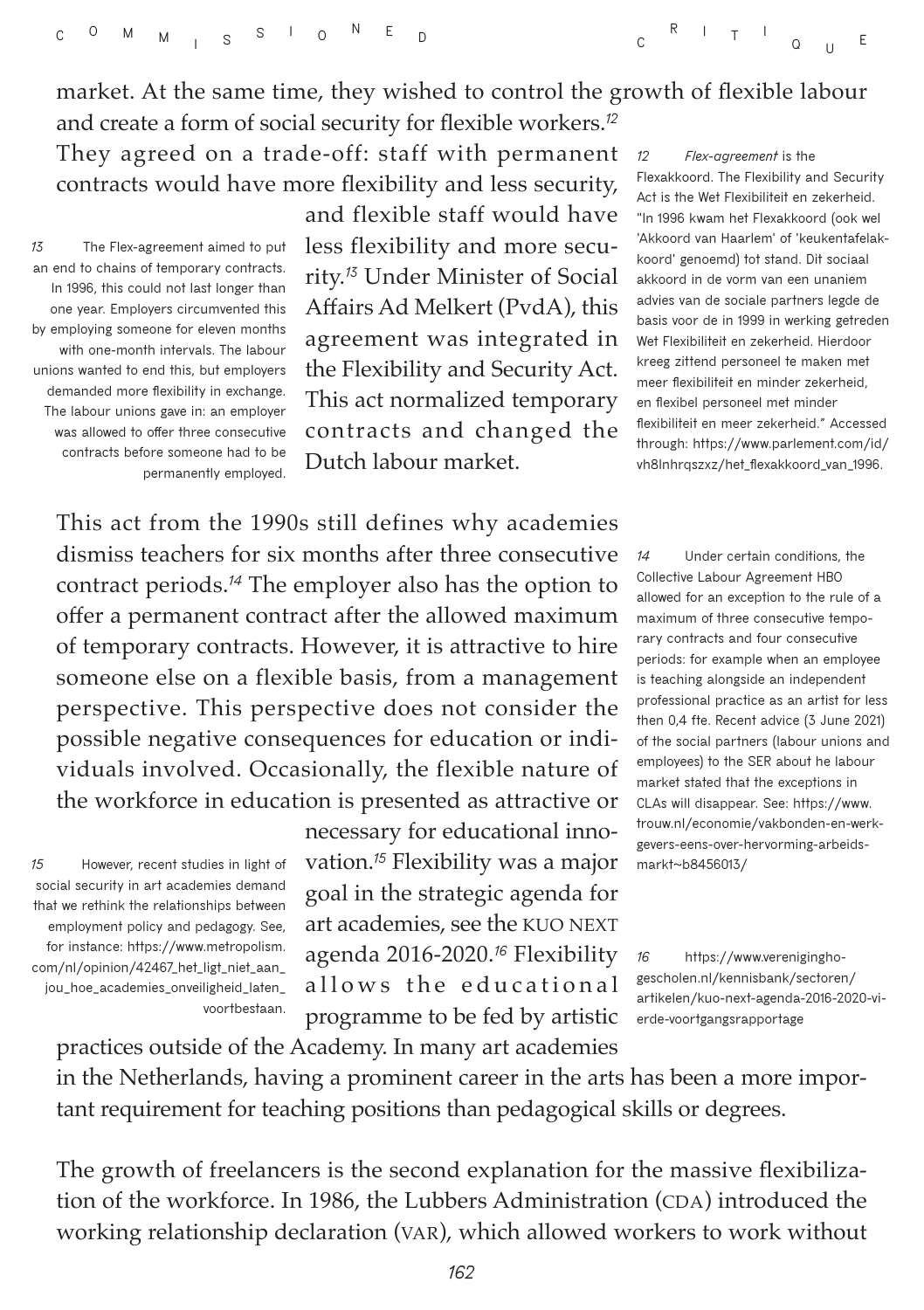an employment contract. The VAR declaration made it possible to prevent penalties from the tax inspectors and legally avoid paying payroll taxes. In 1989, there were less than 4000 freelancers, while in 2001, there were already half a million freelancers using this declaration. To control growth, the VAR was updated by the Kok Administration (PvdA) in 2001 to define what freelancers are allowed to do more clearly. At the same time, several fiscal measures were introduced, making it financially attractive for individuals to work freelance and employers to hire freelancers. In 2016, government withdrew the VAR legislation, making labour relations part of an extensive political debate while the content of proposed new

*17* **Enforcement by tax-inspectors is suspended due to new legislation (wet DBA: https://www.belastingdienst.nl/wps/ wcm/connect/nl/modelovereenkomsten/ modelovereenkomsten). The Minister of Social Affairs has published his sixth letter 'working self-employed', there is no political majority for the liberal perspective "individuals and companies are free to choose their own contract" or the socialistic perspective: "it is only under strict conditions allowed to work as self-employed." https://www. rijksoverheid.nl/documenten/kamerstukken/2020/11/16/zesde-voortgangsbrief-werken-als-zelfstandige.**

legislation remains unclear.*<sup>17</sup>*

In comparison to the wider Dutch economy, the flexibilization of teachers in Dutch Higher Education has grown rapidly. In 2014, 33% of teachers had a temporary contract and 20% were freelancers.*<sup>18</sup>* Amongst the teaching staff at the Rietveld,

this percentage of flexible working relationships is higher than average with 57% flexwork in total: 35% of the full-time equivalents (FTEs)

*18* **These 20% freelance workers are responsible for 5% of the teaching hours. See: Yvonne van de Meent, 'Doorgeslagen flexibilisering', Onderwijsblad, 21 juni 2014.**

are performed on a temporary contract, and 22% are performed by freelancers. The personnel administration of the Rietveld and Sandberg are operating independently and differently, and the percentage of flexwork at the Sandberg Instituut was not available at the time of writing. With the figures available, I estimate that the percentage of flexwork amongst teaching staff at Sandberg is between 75-85%. Of the 65 people working for the Sandberg only 8 have a permanent contract and the others work on a freelance basis. These figures make the Academy an educational employer with one of the

highest number of flex-teachers (temporary contracts and freelancers) in the Netherlands.*<sup>19</sup>*

Next to the flexibilization of labour through temporary contracts and freelancing, labour conditions in education were subject to increasing government decentralization. Over 20 years ago, a Decree was implemented that reduced governmental regulations on labour conditions in higher education and scientific research.*<sup>20</sup>*

*19* **As much as the position of teachers with a temporary contract differs from teachers working freelance, there is also shared insecurity.**

*20* **'Besluit decentralisatie arbeidsvoorwaardenvorming universiteiten, hogescholen en onderzoekinstellingen', Ministerie van Onderwijs, Cultuur en Wetenschap,** *Staatsblad***, 1999, p. 528.**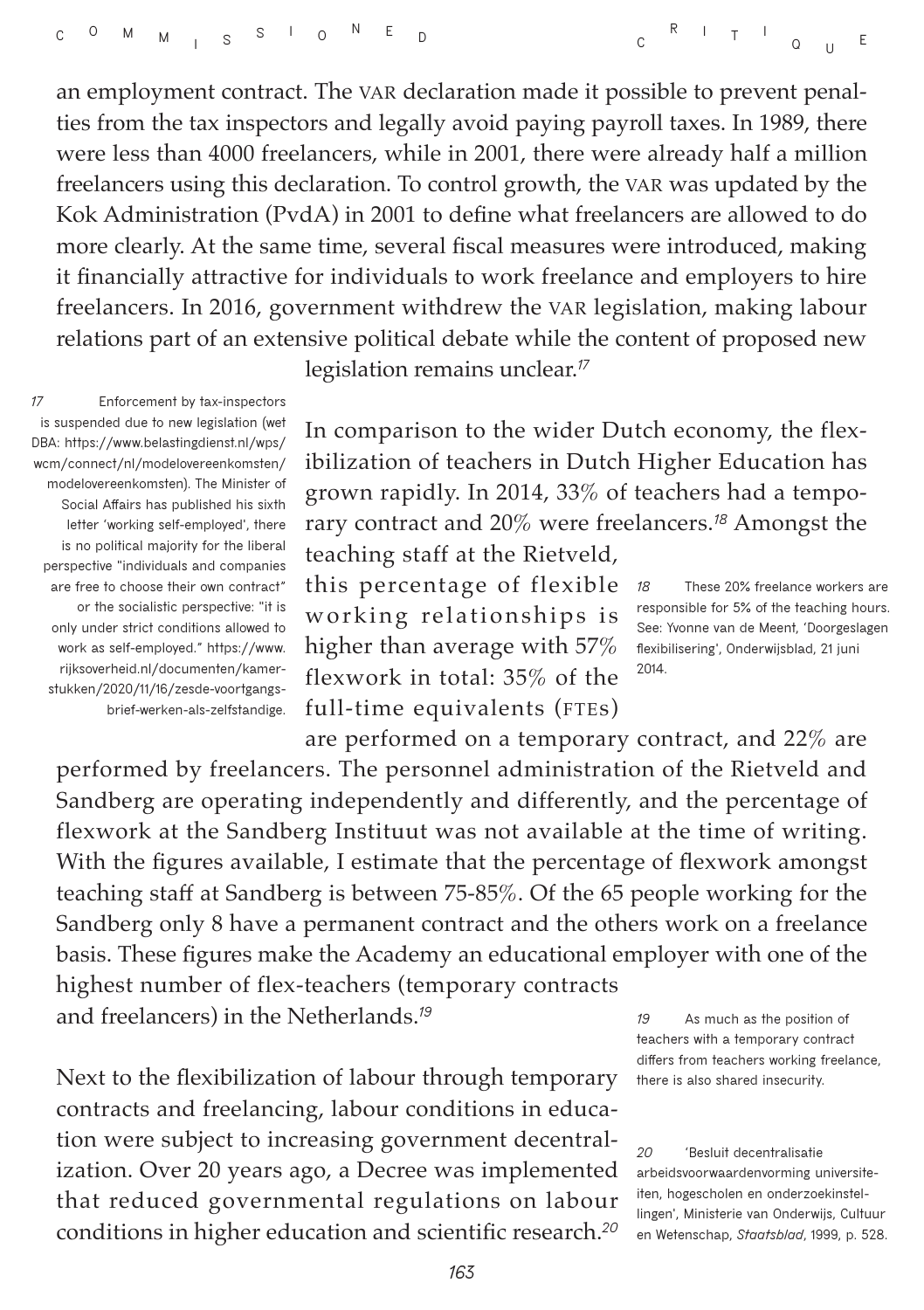This meant that the government's legislative and executive roles in the public sector of education were taken apart. The executive role was decentralized to the executive boards of educational institutions. However, the government still decided the institutions' annual budgets. In other words, executive boards

*21* **For more explanation, see page 10 of 'Buitengewoon normale sturing,' advies van de werkgroep 'Sturing op arbeidsvoorwaardenvorming en pensioenen in de publieke sector', Den Haag, 18 juni 2015.**  gained freedom in budgetary decisions, but they gained no influence over the size of the budget.*<sup>21</sup>* The AOb, the biggest labour union for education, claims that this construction led to an impoverishment of the labour conditions within higher educational institutions.*<sup>22</sup>* Twenty years ago, a model was

introduced to create an annual budget that should have kept public sector employees' salaries in line with wage increases in the corporate sector. Within this model, the government can decide to apply policy-based cuts.

*22* **Liesbeth Verheggen, 'Position paper Algemene Onderwijsbond voor Commissie Regulering van Werk',** *AOb***, 19 juli 2019.**

**<sup>R</sup> <sup>I</sup> <sup>T</sup> <sup>I</sup>**

**<sup>Q</sup> <sup>U</sup> <sup>E</sup>**

Although this should have been exceptional, cuts have been made 11 times in

*23* **With the exception of boards in education, many of the board members of educational institutions earn a salary similar to the minister of education. See: https://www.nrc.nl/nieuws/2021/03/28/ breng-onderwijsbestuurders-onderin-gewone-cao-a4037601 and nrc.nl/ nieuws/2021/03/28/gapend-gat-bij-beloning-onderwijs-a4037591.**

twenty years. The result is that salaries in education have lagged behind by 18%.*<sup>23</sup>* In addition, the Ministry demanded investments in research from educational institutions without increasing the budget. Shrinking budgets, other mandatory investments, and options to cut personnel costs have eroded working conditions for teachers.

**WHERE IS THE RED LINE?**

The systemic practices described in the previous section is what sociologist Pascal Gielen calls 'repressive liberalism': "It proclaims the freedom of the individual, encourages independent (cultural) entrepreneurship, embraces the creative industry, and puts forward a rhetoric of deregulation and swears by the limitation of the state (and its control). At the same time, however, we can empirically observe that in contrast to the staged discourse, regulation is on the rise, audit controls prevail and a decentralized bureaucratic

apparatus – albeit privatized or 'outsourced' – proliferates."*<sup>24</sup>* This neoliberal ideology promises more freedom and efficiency but results in more control and precarity.

*24* **Pascal Gielen, 'Repressief liberalisme. Over kunst, markt en cultuurbeleid in Nederland', in:** *Kunstlicht* **34:1/2, 2013, p. 13.** 

Although neoliberalism continues to dominate Dutch politics, critiques of it are growing. In the 2020 report *In what kind of country would we like to work?* written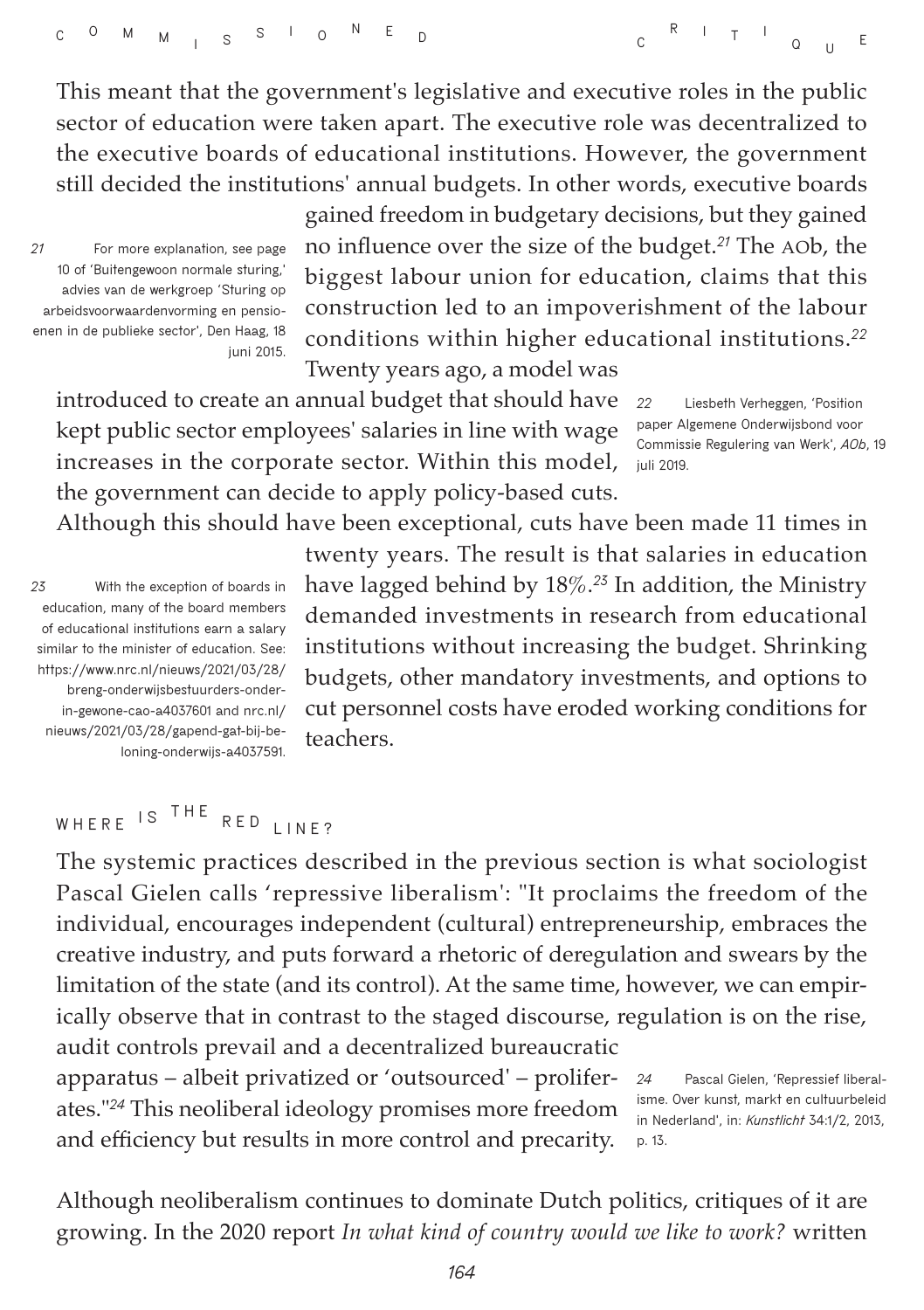by the Commission Regulating Work *<sup>25</sup>* the Commission states that it is time for "fundamental change". The critiques of neoliberalism make clear that the current laws and regulations on labour, social security, and taxation create inequality, leading to numerous economic and societal problems.

*25* **Rijksoverheid, 'In wat voor land willen we werken?', Eindrapport van de Commissie Regulering van Werk, 23 januari 2020. Accessed through: https://reguleringvanwerk.archiefweb. eu/#archive.**

Within the Gerrit Rietveld Academie, the differences between contracted and freelance workers should be decreased while also more clearly defined. If one listens to the needs of the students, staff, teachers, and coordinators of the Sandberg Instituut, a clear call for more transparency, sustainability, diversity, trust, and solidarity can be heard. With the high amount of freelancers, the current employment policy is experienced as negative and insecure. There are other, more pragmatic reasons to re-evaluate a reliance on freelance labour: following a visit from the tax authorities, the Hogeschool Utrecht received an

*26* **Yvonne van de Meent, 'Doorgeslagen flexibilisering', in:**  *Onderwijsblad***, 21 juni 2014.**

extra tax bill of €0,5 million because freelancers were hired for structural positions.*<sup>26</sup>* Saxion Hogeschool decided to stop hiring freelancers after it also received a visit from the tax authorities.*<sup>27</sup>*

Concerning these visits, the recent letter about the position of freelancers by the Kunstenbond delivers a strong warning: the Academy

*27* **Ibid. Often freelancers also receive an extra tax bill in such situations.** 

*28* **'Kunstenbond stuurt Gerrit Rietveld Academie brandbrief arbeidscontracten', June 2021. Accessed through: https://kunstenbond.nl/nieuws/ kunstenbond-stuurt-gerrit-rietveld-academie-brandbrief-arbeidscontracten/.**

is hiring freelancers illegally.*<sup>28</sup>* This is a red line.

This situation at the Sandberg results from the flexibilization and decentralization of working conditions, and all parties involved – government, executive boards,

department heads – have some responsibility. Freelancers need an income and enjoy the work, but agree to work for low hourly rates which deteriorate solidarity structures. The labour unions don't seem to have structural mechanisms to ensure that executive boards follow the collective labour agreement. If partial decision-making and pushing problems to the lower ranks keeps going, the labour conditions will continue to deteriorate.

## **HOW T O REINVENT SOLIDARITY ?**

In my view, the only appropriate response to this descending spiral is solidarity. We might be in the same Academy, but this institution has at least three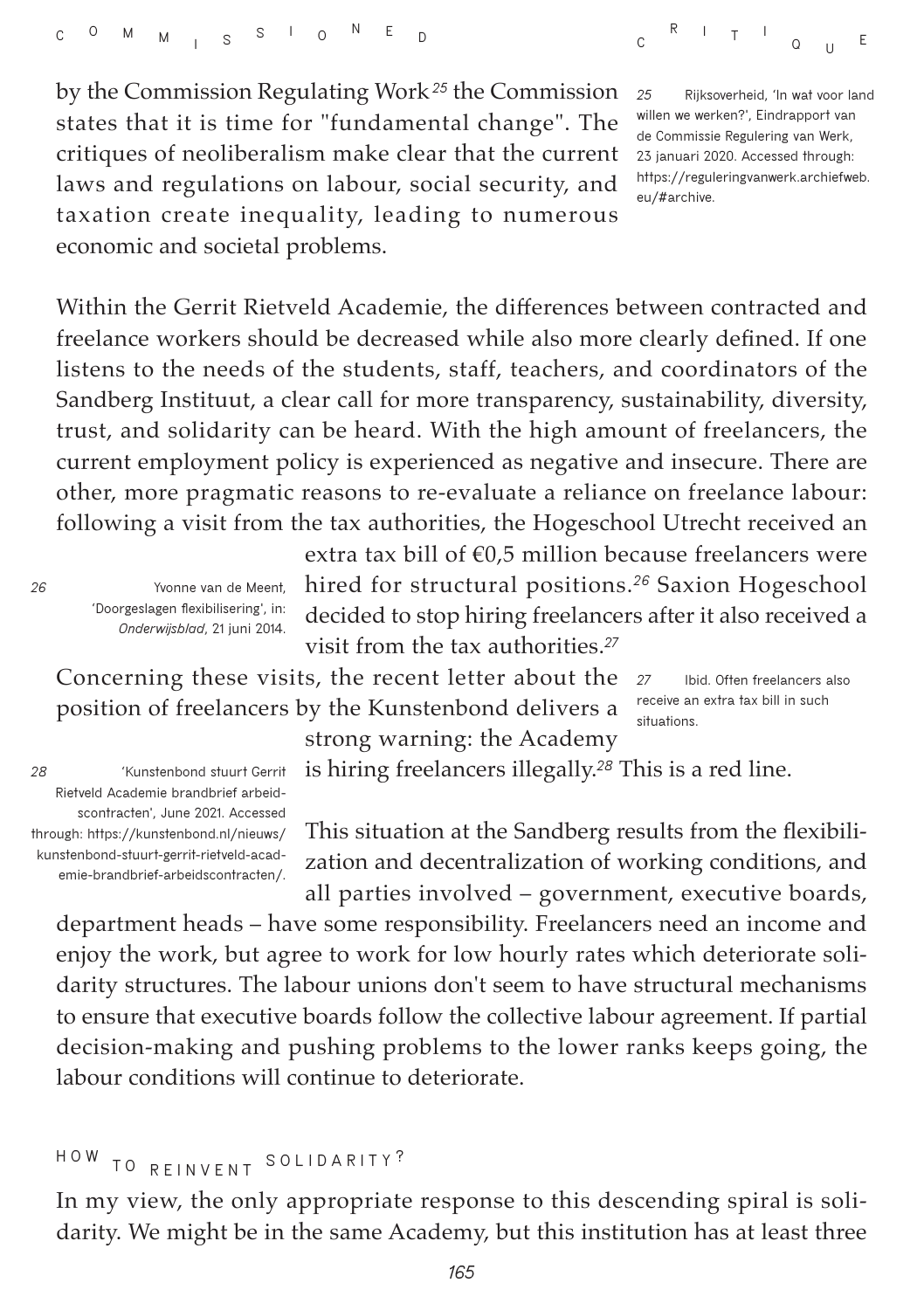classes: permanent, temporary, and freelancer staff. The only proper response to the neoliberal thumbscrews is a kind of solidarity where we create structures to stand in for each other: solidarity in which we create a commitment deeper than self-interested needs with a network of symmetrical, mutual, and reciprocal relationships.

Personnel with a contract ought to realize that their position is already embedded in passive solidarity structures that result from lengthy labour struggles. The insecurity of their freelance colleagues also affects their position. Department Heads should balance their responsibilities differently, bearing solidarity in mind while forming teacher teams. The executive boards of the art academies in the Netherlands need to stand in solidarity with their teaching staff by using employment policy to address the structural underfunding of education. The Association of Higher Education and the labour unions need to demand that the budget cuts that created a sector lagging behind in salaries by 18% should be undone. In short, the rollout of neoliberal policy can only be reversed by a collective movement starting at the bottom going all the way up to the highest levels of government. What is now a race to the bottom can become a solidarity campaign.

A fair employment policy that reduces inequality between the different types of employees is essential to this movement. This reduction in inequality is what the Commission Regulating Work has advised, and this is in line with the idea that structural work should be performed on a structural basis, as stated in the

*29* **Collectieve Arbeidsovereenkomst voor het hoger beroepsonderwijs 2018- 2020, Vereniging Hogescholen, Den Haag, mei 2018, p. 10.** *30* **On top of that, the CAO requires the Participation Council to agree with the percentage of flexible workers (differentiated in temporary, freelancers, outsourced) that the Executive Board proposes. See: Principeakkoord cao-hbo 2018-2020**

Collective Labour Agreement of the Higher Educational Institutions.*29, 30*

These principles I have just described lead to the following steps that every Academy can take: firstly, creating a definition of structural work. A transparent and convincing educational vision is needed to argue the needs and demands for every position in the Academy. Secondly, to understand the legal limitations, the institute should investigate its employment

relationships, beginning with readily-available online resources.*<sup>31</sup>* This will give insights into whether a position can be performed on a freelance basis. Thirdly, the institute should reduce the inequality between contracted and freelancer workers as much as possible. For example, freelancers should

*31* **The Webmodule Beoordeling Arbeidsrelatie was presented on 11 January 2021. See: https://www.rijksoverheid.nl/actueel/nieuws/2021/01/11/ pilot-webmodule-van-start.**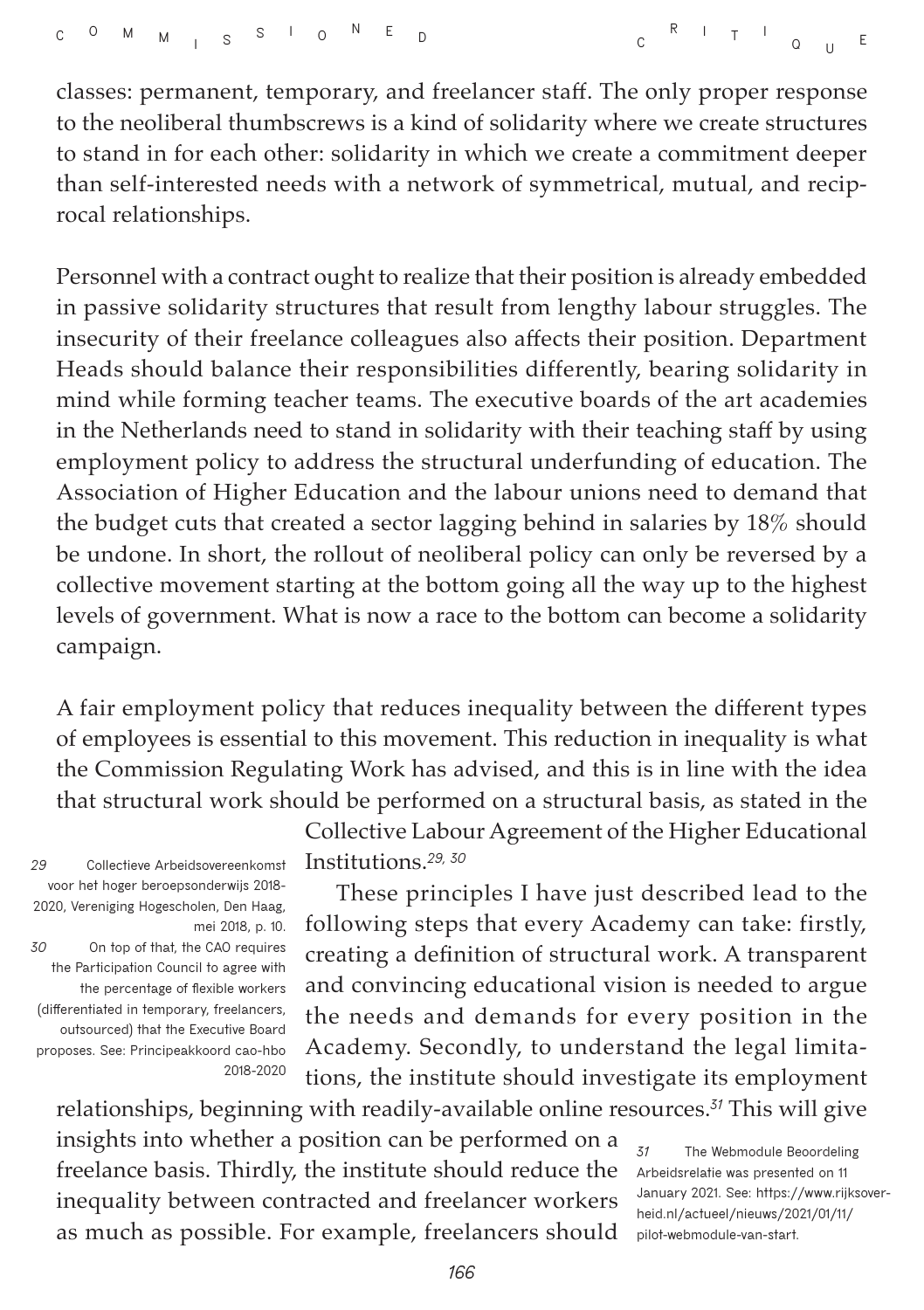apply a standard surcharge of 30% on their hourly rate. This percentage corresponds with the social and pension costs for the employed personnel of the Academy. I would argue that freelancers should be even more expensive than contracted workers, since freelancers are not eligible for other social benefits such as transition fees or one-off bonuses. Moreover, making freelance workers more costly than contracted workers reduces the incentive to hire freelancers for the wrong reasons.

The consequences of a fair employment policy will likely lead to more personnel costs. Executive boards may conclude that this is a problem they cannot solve since they can only define how they spend the money, not how much. However, on moral grounds, an executive board can do more than what is assigned to them or regulated by agreements with the Ministry. In other words, executive boards can calculate how much extra budget would be needed to create fair practice

and present this to the government.*<sup>32</sup>* The Minister of Education would not likely agree immediately, but this claim in itself makes clear that the government has been abdicating responsibility and delegating too much to educational institutions.

*32* **This is what cultural institutions in the performance and visual arts did in 2019 Kunsten '92 calculated that the extra additional costs to implement Fair Practice Code in the performing and visual arts was € 25,4 million for 2021. See: https://www.kunsten92.nl/ meerkosten-fair-practice-berekend/.**

If the government wants to keep the social welfare system affordable, it must end its policies that erode

the working conditions in the public sector. Academies should not only treat the symptoms by raising freelancer rates but tackle the problem at its roots: the structural underfunding of education that has been prompted by a neoliberal ideology plaguing solidarity structures. Solidarity between teachers in art academies will only be possible when fair working conditions are established.

Joram Kraaijeveld is a curator, teacher and writer and as such is committed to promoting the position of artists and the value of the arts for society. He works on active forms of solidarity within and outside the arts. He was involved in the development of the Labour Market Agenda for the Cultural and Creative Sector 2021-2024, the guideline on artists' fees and the Fair Practice Code. On behalf of Platform BK he wrote the research report 'Geen Stad Zonder Kunst' (No City Without Art) on different forms of managing studio buildings in the Netherlands. Joram teaches art theory at the Gerrit Rietveld Academie. He has worked as (guest) curator for Stedelijk Museum

Bureau Amsterdam, Van Abbemuseum, De Brakke Grond, Museum Dr. Guislain, Schloss Ringenberg, Gerrit Rietveld Academie, Metropolis M & Stedelijk Museum. His articles have been published in Metropolis M, Boekman and Kunstlicht, among others. He is chairman of association Platform BK, chairman of Broodfonds Sociale Dienst, member of the Advisory Committee Cultuurnota 2021-2024 of the City of Utrecht, member of the CAWA (Commissie voor Ateliers en (Woon) Werkpanden Amsterdam), and member of Bajesdorp, a self-constructed residential tower block with studios for artists and activists.